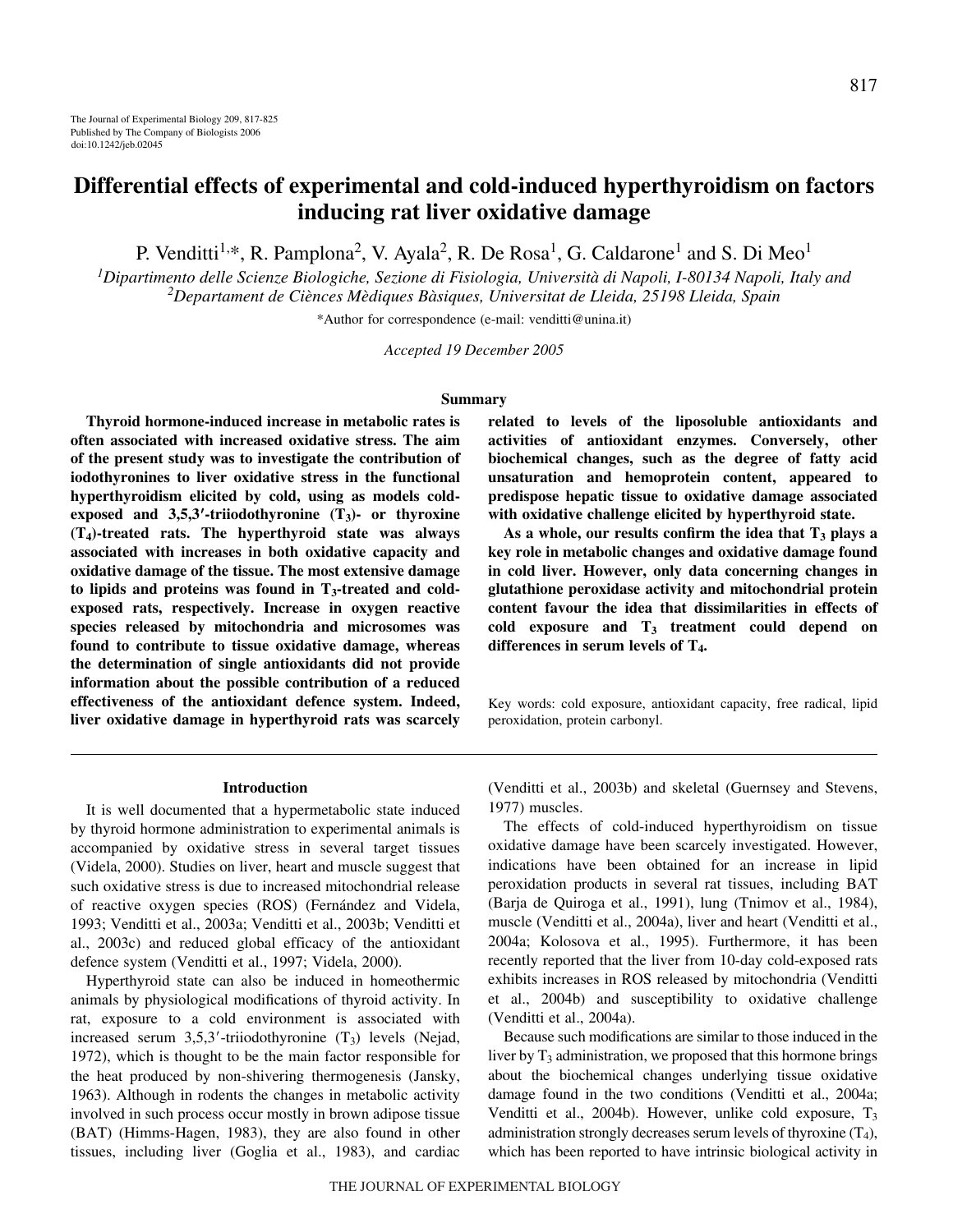#### 818 P. Venditti and others

the cold (Cageao et al., 1992). Thus, it is possible that  $T_4$ contributes to some changes underlying tissue thermogenesis and oxidative stress associated with cold exposure. If so, differences should have to be found in the tissue responses to treatments which differentially affects circulating  $T_4$  levels.

Therefore, we compared the effects of 10 days of thyroid hormone  $(T_3$  or  $T_4$ ) treatment and cold exposure on oxidative metabolism and the extent of oxidative damage in rat liver. To obtain information on oxidative damage to lipids and proteins we measured levels of hydroperoxides and protein-bound carbonyls, respectively. Furthermore, we measured levels of markers of non-enzymatic protein modifications that form under oxidative conditions.

Mitochondrial and microsomal ROS production and parameters determining the susceptibility to oxidative challenge were also assessed. For this purpose, glutathione peroxidase (GPX) and glutathione reductase (GR) activities, vitamin E (Vit E), coenzyme  $Q$  (CoQ), and reduced glutathione (GSH) content, lipid composition, and response to oxidants *in vitro* of the tissues were determined.

# **Materials and methods**

# *Materials*

All chemicals used (Sigma Chimica, Milano, Italy) were of the highest grades available. Response to oxidative stress was determined by using reagents and instrumentation of the commercially available Amerlite System (Ortho-Clinical Diagnostics, Milano, Italy). Serum levels of free triiodothyronine (FT<sub>3</sub>) and thyroxine (FT<sub>4</sub>) were determined by using commercial RIA kits (DiaSorin, Salluggia, Italy).

### *Animals*

The experiments were carried out on 60-day-old male Wistar rats (*Rattus norvegicus albius* Berkenhault 1769), supplied by Nossan (Correzzana, Italy) at day 45 of age. From day 50, animals were randomly assigned to one of four groups: euthyroid control rats (C), and rats made hyperthyroid by  $T_3$  $(HT<sub>3</sub>)$  or T<sub>4</sub> (HT<sub>4</sub>) treatment (10 days of daily intraperitoneal injections of  $10 \mu g 100 g^{-1}$  body mass of T<sub>3</sub> or T<sub>4</sub>, respectively) or by cold exposure (10 days at  $4\pm1^{\circ}$ C) (CE). C,  $HT_3$  and  $HT_4$  rats were kept at room temperature of  $24\pm1^{\circ}C$ . All rats were subjected to the same conditions (one per cage, constant artificial circadian cycle of 12 h:12 h L:D, and 50±10% relative humidity), and fed the same diet of a commercial rat chow purchased from Nossan, and water on an *ad libitum* basis.

The treatment of animals in these experiments was in accordance with the guidelines set forth by the University's Animal Care Review Committee.

# *Tissue preparation*

The animals were sacrificed by decapitation while under ether anaesthesia. Arterial blood samples were collected and later analysed to determine plasma levels of  $FT<sub>3</sub>$  and  $FT<sub>4</sub>$  by radioimmunoassay. Liver was rapidly excised and placed into

ice-cold homogenisation medium (HM)  $(220 \text{ mmol } l^{-1})$ mannitol, 70 mmol  $l^{-1}$  sucrose, 1 mmol  $l^{-1}$  EDTA, 0.1% fatty acid-free albumin, 10 mmol  $l^{-1}$  Tris, pH 7.4). Then, the tissue was weighed, finely minced and washed with HM. Finally, liver fragments were gently homogenised (20% w:v) in HM using a glass Potter-Elvehjem homogeniser set at a standard velocity (500 r.p.m.) for 1 min. Aliquots of liver homogenates were used for analytical procedures and preparation of mitochondrial and microsomal fractions.

### *Preparation of mitochondrial and microsomal fractions*

The homogenates, diluted 1:1 with HM, were freed of debris and nuclei by centrifugation at 500  $g$  for 10 min at 4<sup>o</sup>C. The resulting supernatants were centrifuged at 10 000  $g$  for 10 min. The mitochondrial pellets were washed twice with isolation medium (IM; 220 mmol  $l^{-1}$  mannitol, 70 mmol  $l^{-1}$  sucrose, 1 mmol<sup> $l^{-1}$ </sup> EGTA, 20 mmol<sup> $l^{-1}$ </sup> Tris, pH 7.4), resuspended in the same solution and used for determination of cytochrome oxidase (COX) activity and  $H_2O_2$  release. The 10 000  $g$ supernatants were centrifuged at  $105\ 000\ g$  for 60 min and the resulting microsomal pellets were suspended in IM and used for determination of glucose-6-phosphatase activity and  $H_2O_2$ production.

The protein content of liver preparations was determined, after solubilization in 0.5% deoxycholate, by the biuret method (Gornall et al., 1949) with bovine serum albumin as standard.

#### *Cytochrome oxidase and glucose-6-phosphatase activities*

Cytochrome oxidase activity of homogenates and mitochondrial suspensions was determined by the procedure of Barré et al. (Barré et al., 1987). Glucose-6-phosphatase activity was determined in liver homogenates and microsomal preparations as described by Katewa and Katyare (Katewa and Katyare, 2003).

#### *Liver oxygen consumption*

Liver oxygen consumption was monitored at 30°C by a Gilson respirometer in 1.6 ml of incubation medium  $(145 \text{ mmol } l^{-1} \text{ KCl}, 30 \text{ mmol } l^{-1} \text{ Hepes}, 5 \text{ mmol } l^{-1} \text{ KH}_2\text{PO}_4,$ 3 mmol  $l^{-1}$  MgCl<sub>2</sub>, 0.1 mmol  $l^{-1}$  EGTA, pH 7.4) with 50  $\mu$ l of homogenate and succinate  $(10 \text{ mmol } l^{-1})$ , plus 5  $\mu$ mol<sup>-1</sup> rotenone (Rot), or pyruvate/malate  $(10/2.5 \text{ mmol l}^{-1})$  as substrates, in the absence (state 4) and in the presence (state 3) of 500  $\mu$ mol l<sup>-1</sup> ADP.

# *Oxidative damage to lipids and proteins*

The extent of the peroxidative processes in tissue homogenates was determined by measuring the level of lipid hydroperoxides according to the method of Heath and Tappel (Heath and Tappel, 1976). Tissue protein oxidation was assayed by the reaction of 2,4-dinitrophenylhydrazine with protein carbonyls as described by Reznick and Packer (Reznick and Packer, 1994).

Concentrations of markers of non-enzymatic protein modifications, such as glutamic (GSA) and aminoapidic semialdehyde (AASA) (resulting from direct protein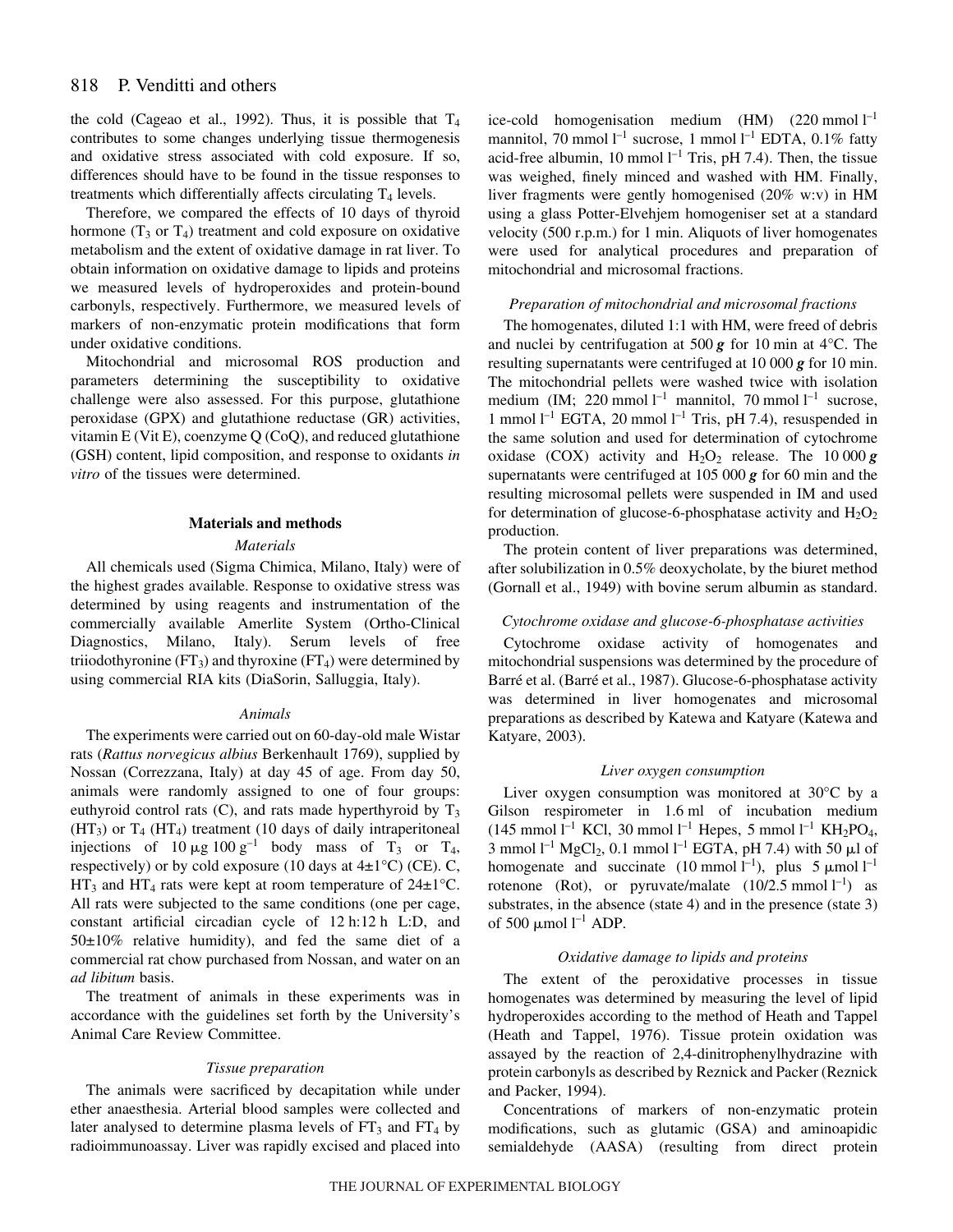oxidation), N -(carboxymethyl)lysine (CML) (resulting from both lipid peroxidation and glycoxidation),  $N^{\epsilon}$ -(carboxyethyl)lysine (CEL) (resulting from glycoxidative damage), and N<sup>e</sup>-(malondialdehyde)lysine (resulting from malondialdehyde attachment to protein lysine residue) were detected and measured by gas chromatography/mass spectrometry (GC/MS) as previously described (Pamplona et al., 2005).

# *Mitochondrial and microsomal H2O2 release*

The rate of mitochondrial and microsomal  $H_2O_2$  release was measured at 30°C following the increase in fluorescence (excitation at  $320 \text{ nm}$ , emission at  $400 \text{ nm}$ ) resulting from oxidation of *p*-hydroxyphenylacetate (PHPA) by  $H_2O_2$  in the presence of horseradish peroxidase (HRP) (Hyslop and Sklar, 1984) in a computer-controlled Jasko fluorometer equipped with a thermostatically controlled cell holder. For measurement of  $H_2O_2$  produced by the respiratory chain, the reaction mixture consisted of  $0.1 \text{ mg ml}^{-1}$  mitochondrial proteins, 6 U ml<sup>-1</sup> HRP, 200  $\mu$ g ml<sup>-1</sup> PHPA and 10 mmol l<sup>-1</sup> succinate, plus  $5 \mu$ mol l<sup>-1</sup> rotenone, or 10 mmol l<sup>-1</sup> pyruvate/2.5 mmol  $l^{-1}$  malate added last to start the reaction in a medium containing  $145$  mmol  $l^{-1}$  KCl, 30 mmol  $l^{-1}$  Hepes, 5 mmol  $l^{-1}$  KH<sub>2</sub>PO<sub>4</sub>, 3 mmol  $l^{-1}$  MgCl<sub>2</sub>, 0.1 mmol  $l^{-1}$  EGTA, pH 7.4. Measurements with the different substrates in the presence of 500  $\mu$ mol<sup>1-1</sup> ADP were also performed. For measurement of  $H_2O_2$  produced by monoamine oxidase (MAO) the reaction mixture consisted of  $0.1~\text{mg}~\text{ml}^{-1}$ mitochondrial proteins,  $6 \text{ U ml}^{-1}$  HRP,  $200 \mu g \text{ ml}^{-1}$  PHPA and  $0.2$  mmol  $l^{-1}$  tyramine added last to start the reaction in the same medium used for respiration-linked  $H_2O_2$  release. For microsomal preparations the reaction mixture consisted of  $0.422 \text{ mg ml}^{-1}$  microsomal proteins,  $6 \text{ U ml}^{-1}$  HRP, 200  $\mu$ g ml<sup>-1</sup> PHPA in 0.1 mol l<sup>-1</sup> phosphate buffer, pH 7.4. The  $H_2O_2$  produced was determined by the fluorescence change 10 min after addition of 0.35 mol  $l^{-1}$  NADPH.

Known concentrations of  $H_2O_2$  were used to establish the standard concentration curve. Preliminary experiments studied the effect of catalase addition on the measured rates of  $H_2O_2$ production. They showed a dose-dependent drop of the fluorescence in the presence of the enzyme.

# *Activities of antioxidant enzymes and levels of low-molecular mass antioxidants*

Liver GPX activity was assayed at 37°C according to the method of Flohé and Günzler (Flohé and Günzler, 1984), with  $H<sub>2</sub>O<sub>2</sub>$  as substrate. GR activity was measured at 30°C according to Carlberg and Mannervik (Carlberg and Mannervik, 1985).

Ubiquinols ( $CoQH<sub>2</sub>$ ) from 0.5 ml of 10% homogenate were oxidized to ubiquinones (CoQs) with 0.5 ml of  $2\%$  FeCl<sub>3</sub> and 2.0 ml of ethanol. The total content of  $CoQs$  (CoQH<sub>2</sub> + CoQ) was then determined as described by Lang et al. (1986). Vit E content was determined using the HPLC procedure of Lang et al. (Lang et al., 1986). GSH concentration was measured as described by Griffith (Griffith, 1980).

# *Lipid composition*

Fatty acyl groups were analysed by GC/MS as previously described (Pamplona et al., 1998). Fatty acyl composition of lipids was expressed as mol%.

The following fatty acyl indices were also calculated: saturated fatty acids (SFA); unsaturated fatty acids (UFA); monounsaturated fatty acids (MUFA); polyunsaturated fatty acids from n-3 and n-6 series (PUFAn-3 and PUFAn-6); average chain length  $(ACL)=[(\Sigma\%Total_{14}\times14)+$  $(\Sigma\% \text{Total}_{16} \times 16)+(\Sigma\% \text{Total}_{18} \times 18)+(\Sigma\% \text{Total}_{20} \times 20)+(\Sigma\% \text{T}$ otal<sub>22</sub>×22)]/100; double bond index (DBI)= $[(1 \times \Sigma \text{mol\%})$ monoenoic)+(2× $\Sigma$ mol% dienoic)+(3× $\Sigma$ mol% trienoic)+  $(4\times\text{2mol}\% \text{ tetraenoic})+(5\times\text{2mol}\% \text{ pentaenoic})+(6\times\text{2mol}\% \text{ }$ hexaenoic)], and peroxidizability index (PI)= $[(0.025 \times \Sigma)$ mol% monoenoic)+(1 $\times$  $\Sigma$ mol% dienoic)+(2 $\times$  $\Sigma$ mol% trienoic)+  $(4\times\text{2} \text{mol}\%$  tetraenoic)+ $(6\times\text{2} \text{mol}\%$  pentaenoic)+ $(8\times\text{2} \text{mol}\%$ hexaenoic)].

#### *Susceptibility to oxidative challenge*

Response to oxidative challenge was determined as previously described (Venditti et al., 1999). Briefly, samples of 10% (w:v) homogenates were obtained by diluting the 20% homogenates with equal volumes of 0.2% Lubrol in 15 mmol  $l^{-1}$  Tris, pH 8.5. Several dilutions of samples up to a tissue concentration of 0.002% were prepared in 15 mmol  $I^{-1}$ Tris (pH 8.5). The assays were performed in microtiter plates. Enhanced chemiluminescence reactions were initiated by addition of  $250 \mu l$  of the reaction mixture to  $25 \mu l$  of the samples. The plates were incubated at  $37^{\circ}$ C for 30 s with continuous shaking and then transferred to a luminescence analyser. The emission values were fitted to dose-response curves using the statistical facilities of the Fig.P graphic program (Biosoft, Cambridge, UK).

#### *Data analysis*

The data, expressed as means  $\pm$  standard error, were analyzed with a one-way analysis of variance method (ANOVA). When a significant *F* ratio was found, the Student-Newman–Keuls multiple range test was used to determine the statistical significance between means. Probability values  $(P)$ <0.05 were considered significant. In Fig. 2 the results of the experiments are presented as sample curves.

#### **Results**

Changes in thyroid state were documented by modifications in heart mass/body mass ratio, and plasma levels of  $FT_3$  and  $FT_4$ . The body masses of C, CE,  $HT_3$  and HT<sub>4</sub> rats, which were  $267\pm4$ ,  $253\pm6$ ,  $251\pm6$  and  $252\pm8$  g, respectively, were not significantly affected by any of the treatments. Conversely, the heart masses increased in all hyperthyroid rats so that heart/body mass ratios of these animals  $(3.25\pm0.05, 3.40\pm0.11$  and  $3.17\pm0.07$  mg g<sup>-1</sup> for CE,  $HT_3$ , and  $HT_4$  rats, respectively) were higher than control values, without any significant difference among them. Plasma levels of  $FT_3$  increased in all hyperthyroid rats, but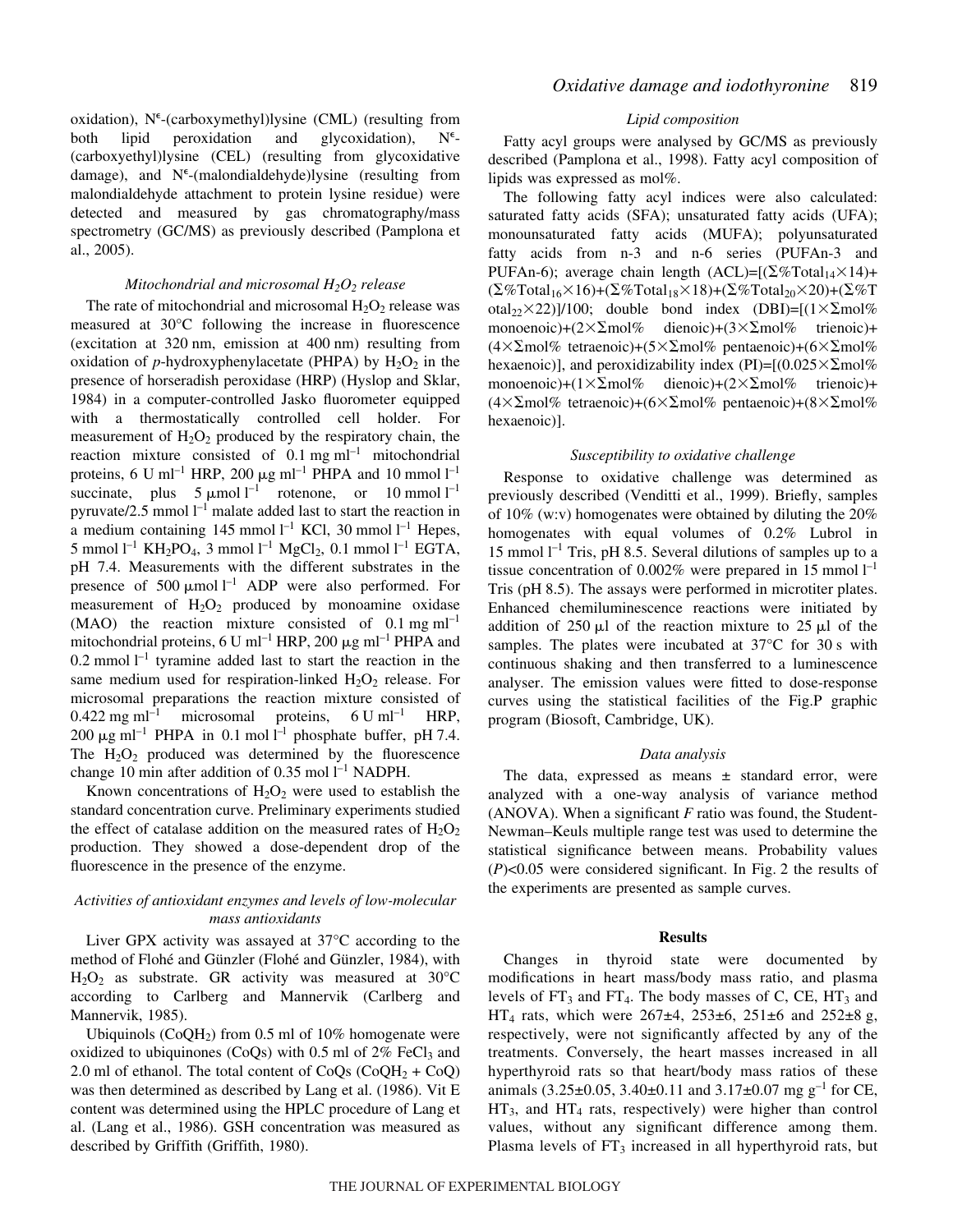

Fig. 1. Serum levels of free triodothyronine (FT<sub>3</sub>) and thyroxine (FT<sub>4</sub>) in control (C), cold-exposed (CE), and  $T_3$ -treated (HT<sub>3</sub>) or  $T_3$ -treated  $(HT<sub>4</sub>)$  rats. Values are means  $\pm$  s.e.m. of eight different experiments. \*Significant *vs* C rats; † significant *vs* CE rats; ‡ significant *vs* HT3 rats. The level of significance was chosen as *P*<0.05.

they were lower in  $HT_4$  than in CE and  $HT_3$  rats, whereas the  $FT_4$  levels increased in CE and  $HT_4$  rats and decreased in  $HT_3$ rats  $(Fig. 1)$ .

### *Cytochrome oxidase and glucose-6-phosphatase activities*

Cold exposure and hormonal treatments were associated with increases in COX activities in both homogenates and mitochondria, which were lower in  $HT<sub>4</sub>$  rats (Table 1). Homogenate COX activities were not significantly different after cold exposure or  $T<sub>3</sub>$  treatment, whereas mitochondrial COX activities reached the highest value after  $T_3$  treatment. The *in vitro* COX activity has been positively correlated to the maximal oxygen consumption (Simon and Robin, 1971) so that its changes provided information on effects of the treatments on aerobic metabolic capacity of the biological preparations.

Glucose-6-phosphatase activities of homogenates and microsomes increased in all hyperthyroid rats, but the highest activity in the homogenates was found in that from  $HT_3$  rats  $(Table 1)$ .

The ratio between the cytochrome oxidase activities of

homogenates and mitochondria and that between glucose-6 phosphatase activities of homogenates and microsomes provided rough estimates of tissue content of mitochondrial and microsomal proteins, respectively.

Mitochondrial protein content was higher after cold exposure and  $T_4$  treatment, but not after  $T_3$  treatment, whereas microsomal protein content was not affected by hormonal treatments and cold exposure (Table 1).

#### *Liver oxygen consumption*

The rates of both succinate- and pyruvate/malate-supported oxygen consumption are reported in Fig. 2. Those supported by succinate were increased by all treatments and were higher in  $HT_3$  than in CE group in state 4, and higher in  $HT_3$  than in other two groups in state 4. Those supported by pyruvate/malate were increased in all hyperthyroid groups and, in state 3, reached the highest value in  $HT_3$  group.

# *Oxidative damage to lipids and proteins*

The levels of hydroperoxides and protein-bound carbonyls were higher in hyperthyroid than control rats (Fig. 3). The highest and lowest hydroperoxide levels were found in HT<sub>3</sub> and CE preparations, respectively, whereas the highest carbonyl levels were found in CE preparations.

Of the non-enzymatic protein modification markers, GSA levels were increased by cold exposure and  $T_3$  treatment, whereas that increase did not reach significant levels after  $T_4$ treatment. The steady-state levels of AASA increased significantly by all treatments, reaching the highest and lowest magnitudes in  $HT_3$  and  $HT_4$  groups, respectively. CEL and CML levels were increased only by  $T_3$  treatment. MDAL levels increased in all treatment groups and reached the lowest value in  $HT_4$  group (Table 2).

### *Mitochondrial and microsomal H2O2 release*

The effect of cold exposure and  $T_3/T_4$  treatment on  $H_2O_2$ release by succinate (complex II-linked substrate)- and pyruvate/malate (complex I-linked substrates)-supplemented mitochondria are showed in Fig. 4. With complex II-linked

Table 1. *Enzyme activities and protein content in mitochondria and microsomes from control, cold-exposed and 3,5,3*-*-triiodothyronine (T3)- or thyroxine (T4)-treated rat liver*

|                 | Cytochrome oxidase          |                                  | Glucose-6-phosphatase         |                   | Protein                    |                   |
|-----------------|-----------------------------|----------------------------------|-------------------------------|-------------------|----------------------------|-------------------|
| Group           | Homogenate                  | Mitochondria                     | Homogenate                    | <b>Microsomes</b> | Mitochondria               | <b>Microsomes</b> |
|                 | $69.9 + 0.7$                | $0.94 \pm 0.04$                  | $17.8 \pm 0.3$                | $0.34 \pm 0.01$   | $73.3 \pm 3.2$             | $52.7 \pm 2.5$    |
| СE              | $116.7 + 1.7*$              | $1.25 + 0.02*$                   | $20.6 \pm 0.3*$               | $0.41 \pm 0.01*$  | $93.4 \pm 3.6^*$           | $50.0 \pm 1.4$    |
| HT <sub>3</sub> | $111.5\pm0.9*$              | $1.43 + 0.04**$                  | $22.2 \pm 0.8$ * <sup>*</sup> | $0.42 + 0.01*$    | $77.9 + 2.3$ <sup>†</sup>  | $51.8 \pm 1.8$    |
| HT <sub>4</sub> | $88.6 \pm 1.7$ ** $\cdot$ * | $1.05 \pm 0.04$ ** $\frac{1}{7}$ | $20.3+0.3**$                  | $0.42 + 0.01*$    | $84.4 + 2.2$ <sup>**</sup> | $48.7 \pm 2.1$    |

Cytochrome oxidase activity is expressed as  $\mu$ mol O min<sup>-1</sup> g<sup>-1</sup> for liver and  $\mu$ mol O min<sup>-1</sup> g<sup>-1</sup> protein for mitochondria. Glucose-6phosphatase activity is expressed as  $\mu$ mol P<sub>i</sub> min<sup>-1</sup> g<sup>-1</sup> for liver and  $\mu$ mol Pi $\min^{-1} mg^{-1}$  protein for microsomes. Mitochondrial and microsomal protein content is expressed as mg protein  $g^{-1}$  tissue.

Values are means  $\pm$  s.e.m. For each value eight rats were used.

\*Significant *vs* control (C) rats; <sup>†</sup>significant *vs* cold-exposed (CE) rats; <sup>‡</sup>significant *vs* T<sub>3</sub>-treated (HT<sub>3</sub>) rats. The level of significance was chosen as *P*<0.05.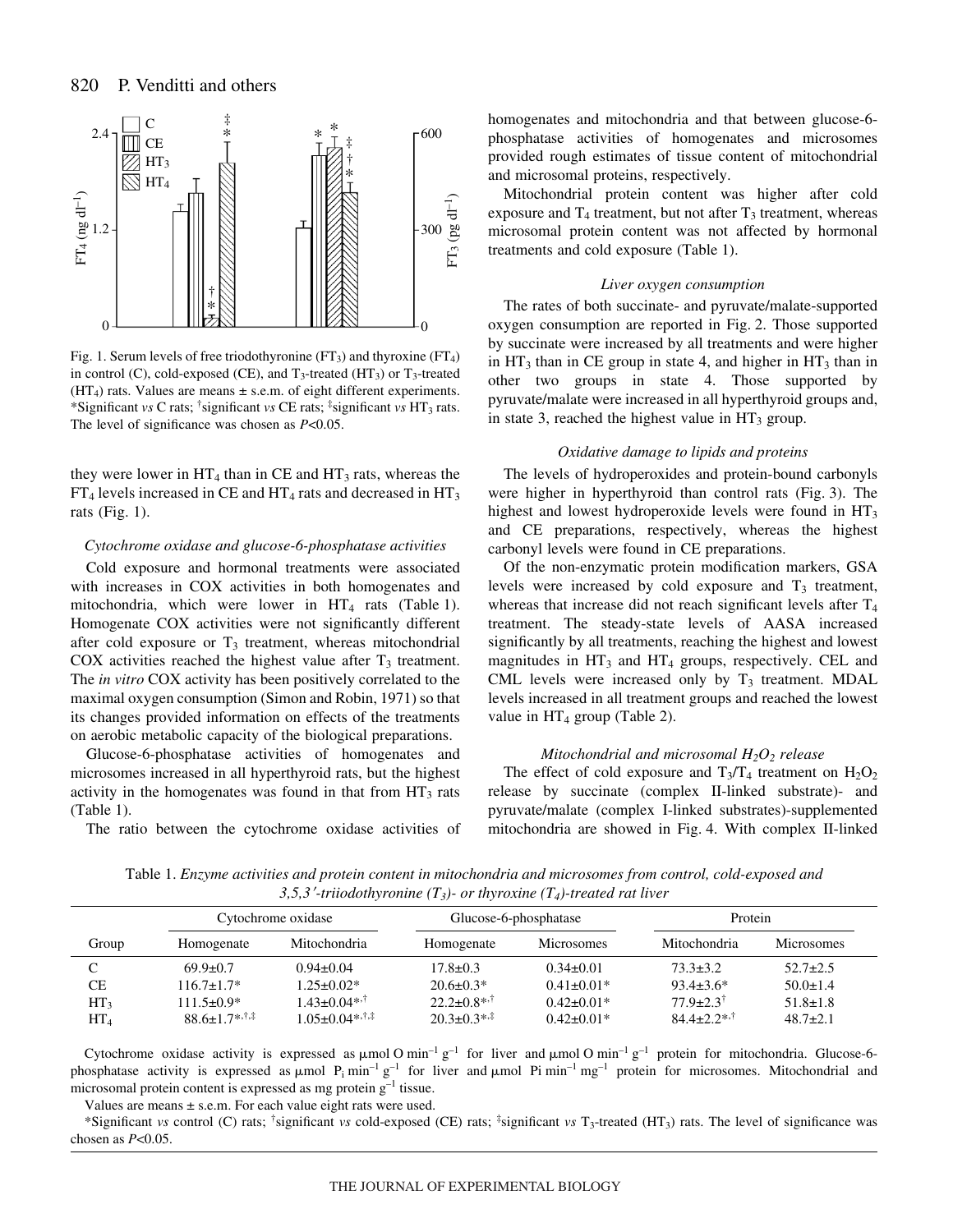

substrate the rates of  $H_2O_2$  release during state 4 respiration increased in all treatment groups and reached the greatest value in  $HT_3$  group. During state 3 the rates increased only after hormonal treatments and reached the highest value in the  $HT_3$ group. With complex I-linked substrates, during state 4, the rates significantly increased in all hyperthyroid groups and were greater in the  $HT_3$  than in the CE group, whereas during state 3 they increased only in hormone-treated groups, reaching the highest value in the HT<sub>4</sub> group. The rates of  $H_2O_2$ production by monoamine oxidase in the presence of tyramine were not significantly modified by cold exposure and hormonal treatment. Their values were 3.39±0.08, 3.35±0.17, 3.24±0.04, 3.49 $\pm$ 0.12 nmol min<sup>-1</sup> mg<sup>-1</sup> protein for C, CE, HT<sub>3</sub>, and HT<sub>4</sub> preparations, respectively. The rate of NADPH-dependent  $H<sub>2</sub>O<sub>2</sub>$  production by liver microsomes, which was 119.1 $\pm$ 3.7 pmol min<sup>-1</sup> mg<sup>-1</sup> protein in the C group, increased in all treatment groups. However, the value for the  $HT_3$  group  $(219.4\pm8.7~\text{pmol}\;min^{-1}~\text{mg}^{-1}$  protein) was significantly lower than those for the CE and  $HT_4$  groups (259.7 $\pm$ 6.4 and  $247.5\pm10.6$  pmol min<sup>-1</sup> mg<sup>-1</sup> protein, respectively).

#### *Antioxidants*

The content of both enzymatic and low molecular mass

Table·2*. Nonenzymatic protein modifications in liver from control, cold-exposed and 3,5,3*-*-triiodothyronine (T3)- or thyroxine (T4)-treated rats*

| Parameter  | C              | CЕ               | HT <sub>3</sub>   | HT <sub>4</sub>               |
|------------|----------------|------------------|-------------------|-------------------------------|
| <b>GSA</b> | $3832 \pm 165$ | $5007 \pm 167$ * | $4567 \pm 125*$   | $3986 \pm 195$ <sup>†,‡</sup> |
| AASA       | $131 + 4$      | $185+3*$         | $208 \pm 7^{*,+}$ | $158 \pm 7^{*,+}$             |
| CEL.       | $369 \pm 15$   | $345 \pm 13$     | $407+5**$         | $362 \pm 12^{\ddagger}$       |
| CML        | $938+34$       | $1054 \pm 78$    | $1077 + 45*$      | $943 \pm 49^{\ddagger}$       |
| MDAL.      | 144+4          | $198+5*$         | $202+3*$          | $177 \pm 12^{*,+}$            |

Glutamic semialdehyde (GSA), aminoadipic semialdehyde (AASA), N<sup>e</sup>-carboxymethyl-lysine (CML) and N<sup>e</sup>-carboxyethyllysine (CEL), and N<sup>e</sup>-malondialdehyde-lysine (MDAL) are expressed as  $\mu$ mol mol<sup>-1</sup> lysine. Values are means  $\pm$ s.e.m. For each value six rats were used.

\*Significant (*P*<0.05) *vs* control (C) rats; † significant *vs* coldexposed (CE) rats;  $\frac{4}{3}$ significant *vs* T<sub>3</sub>-treated (HT<sub>3</sub>) rats. The level of significance was chosen as *P*<0.05.

Fig. 2. Effect of cold exposure and hormonal [triodothyronine  $(T_3)$  or thyroxine  $(T_4)$ ] treatment on oxygen consumption of liver homogenate. Values are means  $\pm$  s.e.m. of eight different experiments. \*Significant *vs* control (C) rats; † significant *vs* cold-exposed (CE) rats; ‡ significant  $vs$  T<sub>3</sub>-treated (HT<sub>3</sub>) rats. The level of significance was chosen as  $P<0.05$ .

antioxidants in the liver are showed in Table 3. GPX activity was increased by  $T_3$  and decreased by  $T_4$  treatment, but was not affected by cold exposure. GR activity was increased by cold exposure and to a greater extent by  $T_3$  treatment, whereas it was not modified by  $T_4$  treatment. Vit E content was



Fig. 3. Effect of cold exposure and hormonal [triodothyronine  $(T_3)$  or thyroxine  $(T_4)$ ] treatment on oxidative damage of liver lipid and proteins. Hydroperoxides (A) are expressed in pmol NADP  $min^{-1} g^{-1}$ tissue; protein-bound carbonyls (B) are expressed in nmol  $mg^{-1}$ protein. Preparations were from control (C), 10-day cold exposed (CE),  $T_3$ -treated (HT<sub>3</sub>), and  $T_4$ -treated (HT<sub>4</sub>) rats. Values are means ± s.e.m. of eight different experiments. \*Significant *vs* C rats; <sup>†</sup>significant *vs* CE rats;  $\frac{1}{3}$ significant *vs* T<sub>3</sub>-treated (HT<sub>3</sub>) rats. The level of significance was chosen as *P*<0.05.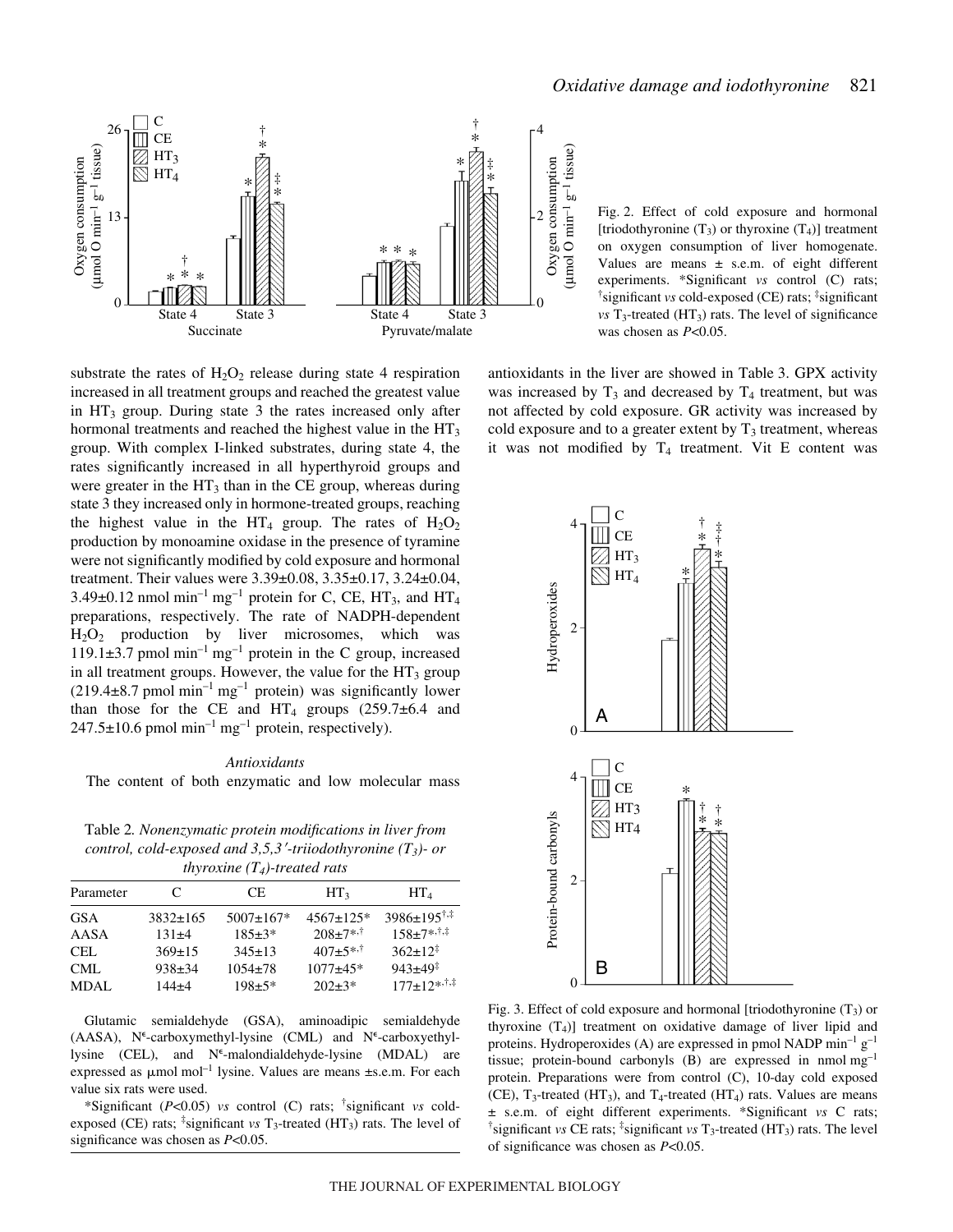#### 822 P. Venditti and others

Fig. 4. Effect of cold exposure and triodothyronine  $(T_3)$  or thyroxine  $(T_4)$ treatment on  $H_2O_2$  production by succinate and pyruvate/malatesupplemented mitochondria from rat liver. Values are means ± s.e.m. of eight different experiments. \*Significant *vs* control (C) rats; † significant *vs* cold-exposed (CE) rats; <sup>‡</sup>significant *vs* T<sub>3</sub>-treated (HT<sub>3</sub>) rats. The level of significance was chosen as *P*<0.05.



increased by all treatments, reaching the highest value in the HT<sub>3</sub> group. CoQ9 levels were slightly increased by cold exposure, more strongly increased by  $T<sub>3</sub>$  treatment, and not modified by  $T_4$  treatment, whereas  $CoQ10$  levels were increased only by  $T_3$  treatment. GSH levels were significantly reduced by all treatments.

#### *Fatty acid composition*

Effects of cold exposure and hormonal treatments on fatty acid profiles and indexes are shown in Table 4. Globally, the amount (%) of saturated fatty acids and unsaturated fatty acids is maintained constant among the different experimental groups. However, all experimental groups showed a change in the distribution of unsaturated fatty acids. Thus, cold exposure,  $T_3$  and  $T_4$  diminished the content of monounsaturated fatty acids and increased the content of polyunsaturated fatty acids (specially PUFA from the n-6 series). Those changes led to a significant increase in the double bond index and peroxidizability index in all hyperthyroid groups. The increase

Table 3. *Liver antioxidants in liver from control, cold-exposed and 3,5,3*-*-triiodothyronine (T3)- or thyroxine (T4)-treated rats* 

|                 | 1000             |                                |                               |
|-----------------|------------------|--------------------------------|-------------------------------|
| C               | CЕ               | HT <sub>3</sub>                | HT <sub>4</sub>               |
| $63.8 \pm 1.9$  | $67.7 \pm 1.5$   | $76.6 \pm 1.1$ * <sup>*</sup>  | $54.1 \pm 1.1^{*,+}$          |
| $11.0 \pm 0.3$  | $13.0 \pm 0.1*$  | $16.9 \pm 0.3$ * <sup>*</sup>  | $11.6 \pm 0.3$ <sup>†,‡</sup> |
| $27.9 \pm 1.2$  | $34.1 \pm 0.9*$  | $42.4 \pm 1.3$ * <sup>*</sup>  | $33.4 \pm 1.5$ **             |
| $111.6 \pm 2.5$ | $132.0 \pm 2.7*$ | $155.7 \pm 6.5$ * <sup>*</sup> | $114.0\pm3.0$ <sup>†,‡</sup>  |
| $13.3 \pm 0.6$  | $16.0 \pm 1.0$   | $20.3 \pm 1.8$ * <sup>1</sup>  | $15.8 \pm 0.4^{\ddagger}$     |
| $5.01 \pm 0.18$ | $2.60 \pm 0.03*$ | $2.41 \pm 0.10^*$              | $2.71 \pm 0.08*$              |
|                 |                  |                                |                               |

Glutathione peroxidase activity  $(GPX)$  is expressed in  $\mu$ mol NADPH  $min^{-1} g^{-1}$  tissue. Glutathione reductase (GR) is expressed in  $\mu$ mol NADPH min<sup>-1</sup> g<sup>-1</sup> tissue. Vitamin E (Vit E), coenzyme Q9 (CoQ9) and coenzyme Q10 (CoQ10) contents are expressed in nmol  $g^{-1}$  tissue. Reduced glutathione (GSH) is expressed in  $\mu$ mol  $g^{-1}$ tissue.

Values are means ±s.e.m. For each value eight rats were used.

\*Significant (*P*<0.05) *vs* control (C) rats; † significant *vs* coldexposed (CE) rats;  $\frac{4}{3}$  significant *vs* T<sub>3</sub>-treated (HT<sub>3</sub>) rats. The level of significance was chosen as *P*<0.05.

in PUFA n-6 was mainly due to the increase in the arachidonic acid content in all groups, along with 20:5 and 22:5 fatty acids specifically for the  $HT_4$  group. The increase in the PUFA content also led to a slight, but significant, increase in the average chain length.

#### *Response to oxidative stress*

The luminescence response to changes of concentration of the homogenates (Fig.·5) has previously been described by the equation: *E*=*a*·C/exp(*b*·C) (Di Meo et al., 1996; Venditti et al., 1999). The *a* value depends on the concentration of substances, such as cytochromes, able to react with  $H_2O_2$  to produce 'OH radicals that induce the luminescent reaction. Conversely, the *b* value depends on the concentration of substances, particularly water-soluble ones, able to prevent the formation



Fig. 5. Effect of cold exposure and hormonal [triodothyronine  $(T_3)$  or thyroxine (FT4)] treatment on liver response to oxidative challenge *in vitro*. Tissue susceptibility to stress was evaluated by determining the variations, with concentration of homogenates, of light emission from a luminescent reaction. Emission values are given a percentages of an arbitrary standard  $(44 \text{ ng ml}^{-1}$  peroxidase). The curves were computed from experimental data using equation *E*=*a*·C/exp(*b*·C). Preparations from control (C; solid line), 10-day cold exposed (CE; dotted line),  $T_3$ -treated (HT<sub>3</sub>; broken line), and  $T_4$ -treated (HT<sub>4</sub>; broken line) rats.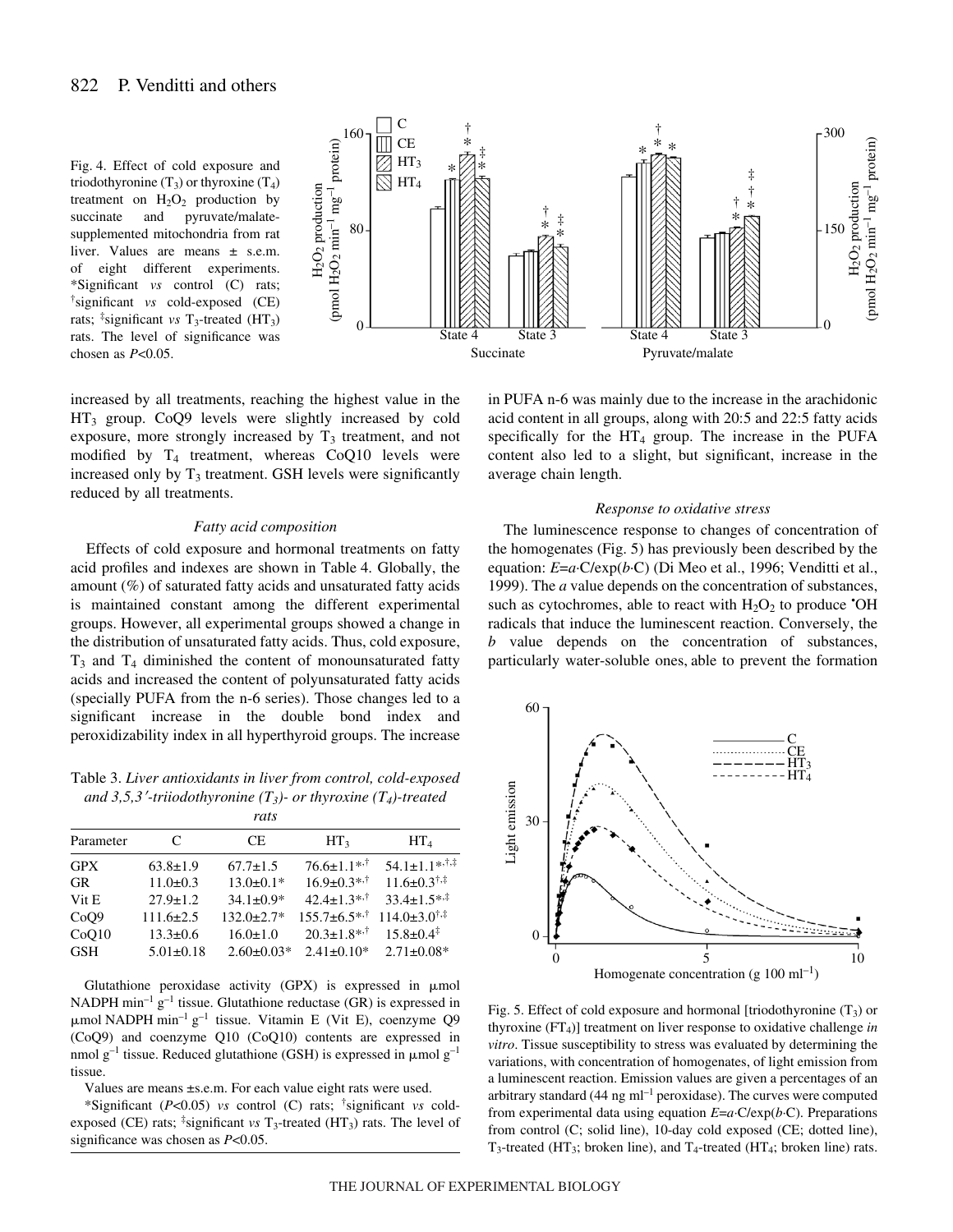| Parameter   | $\mathcal{C}$     | CE                  | $HT_3$                          | HT <sub>4</sub>                  |  |
|-------------|-------------------|---------------------|---------------------------------|----------------------------------|--|
| 14:0        | $0.69 \pm 0.008$  | $0.53 \pm 0.02*$    | $0.46 \pm 0.03*$                | $0.52 \pm 0.03*$                 |  |
| 16:0        | $24.73 \pm 0.31$  | $21.57 \pm 0.31*$   | $19.47 \pm 0.41$ <sup>**</sup>  | $21.91 \pm 0.44$ **              |  |
| $16:1n-7$   | $2.89 \pm 0.16$   | $1.74 \pm 0.10^*$   | $1.92 \pm 0.21*$                | $2.12 \pm 0.14$                  |  |
| 18:0        | $16.58 \pm 0.44$  | $21.69 \pm 0.35*$   | $21.56 \pm 0.61*$               | $20.24 \pm 0.38*$                |  |
| $18:1n-9$   | $11.81 \pm 0.27$  | $8.75 \pm 0.29*$    | $10.63 \pm 0.61^{\dagger}$      | $9.14 \pm 0.27$ **               |  |
| $18:2n-6$   | $17.67 \pm 0.32$  | $17.27 \pm 0.29$    | $16.20 \pm 0.32$ *              | $16.81 \pm 0.35$                 |  |
| $18:3n-3$   | $0.30 \pm 0.05$   | $0.30 \pm 0.58$     | $0.16 \pm 0.02$ * <sup>*</sup>  | $0.23 \pm 0.01$                  |  |
| $20:3n-6$   | $0.29 \pm 0.05$   | $0.25 \pm 0.03$     | $0.13 \pm 0.02$ * <sup>*</sup>  | $0.24 \pm 0.03^*$                |  |
| $20:4n-6$   | $16.38 \pm 0.24$  | $19.23 \pm 0.14*$   | $21.77 \pm 0.38$ * <sup>*</sup> | $18.78 \pm 0.48$ **              |  |
| $20:5n-3$   | $0.49 \pm 0.01$   | $0.48 \pm 0.03$     | $0.33 \pm 0.08*$                | $1.18 \pm 0.04$ ****             |  |
| $22:4n-6$   | $0.37 \pm 0.04$   | $0.37 \pm 0.02$     | $0.47 \pm 0.02$                 | $0.40 \pm 0.03^*$                |  |
| $22:5n-6$   | $0.19 \pm 0.02$   | $0.24 \pm 0.01$     | $0.35 \pm 0.02$ * <sup>*</sup>  | $0.26 \pm 0.02^{\ddagger}$       |  |
| $22:5n-3$   | $0.61 \pm 0.05$   | $0.62 \pm 0.04$     | $0.21 \pm 0.01$ * <sup>*</sup>  | $1.14 \pm 0.11$ ****             |  |
| $22:6n-3$   | $6.92 \pm 0.22$   | $6.60 \pm 0.19$     | $6.25 \pm 0.28$                 | $7.17 \pm 0.26^{\ddagger}$       |  |
| ACL         | $18.08 \pm 0.005$ | $18.23 \pm 0.007*$  | $18.29 \pm 0.01$ **             | $18.25 \pm 0.01*$                |  |
| <b>SFA</b>  | $42.01 \pm 0.44$  | $43.79 \pm 0.57$    | $41.51 \pm 0.66^{\dagger}$      | $42.68 \pm 0.35$                 |  |
| UFA         | $57.98 \pm 0.44$  | $56.20 \pm 0.57$    | $58.48 \pm 0.66^{\dagger}$      | $57.31 \pm 0.35$                 |  |
| <b>MUFA</b> | $14.70 \pm 0.32$  | $10.55 \pm 0.33*$   | $12.56 \pm 0.79$ **             | $11.26 \pm 0.33*$                |  |
| <b>PUFA</b> | $43.27 \pm 0.24$  | $45.70 \pm 0.34*$   | $45.92 \pm 0.57$ *              | $46.04 \pm 0.58$ *               |  |
| PUFAn-6     | $34.93 \pm 0.38$  | $37.38 \pm 0.49*$   | $38.95 \pm 0.62^*$              | $36.31 \pm 0.74^{\ddagger}$      |  |
| PUFAn-3     | $8.34 \pm 0.14$   | $8.31 \pm 0.19$     | $6.97 \pm 0.27$ **              | $9.73 \pm 0.39$ ****             |  |
| DBI         | $167.01 \pm 0.15$ | $173.04 \pm 0.77$ * | $176.94 \pm 1.89*$              | $178.20 \pm 1.37 \cdot$ *        |  |
| PI          | $149.54\pm0.83$   | $159.82 \pm 0.61*$  | $164.59 \pm 2.2$ * <sup>*</sup> | $166.76 \pm 1.68$ * <sup>*</sup> |  |
|             |                   |                     |                                 |                                  |  |

Table 4. *Fatty acyl composition and related indices of liver total lipids in control, cold-exposed and 3,5,3'-triiodothyronine (T<sub>3</sub>)or thyroxine (T4)-treated and rats* 

Fatty acyl composition of lipids is expressed as mol %. For details on fatty acyl indices see the Materials and methods section.

Values are means  $\pm$ s.e.m. For each value five C and CE rats, and six HT<sub>3</sub> and HT<sub>4</sub> rats were used.

\*Significant *vs* control (C) rats; <sup>†</sup>significant *vs* cold-exposed (CE) rats; <sup>‡</sup>significant *vs* T<sub>3</sub>-treated (HT<sub>3</sub>) rats. The level of significance was chosen as *P*<0.05.

or interacting with • OH radicals, thus reducing the levels of light emission. Such levels, and particularly the emission maximum ( $E_{\text{max}}=a/e·b$ ), can be considered an index of the susceptibility of the preparations to oxidative challenge (Venditti et al., 1999). Thus, the curves in Fig. 5 indicate that tissue susceptibility to oxidants increases in hyperthyroid preparations reaching the highest and lowest values in  $T_3$ - and T4-treated rats, respectively. These qualitative evaluations are

Table 5. *Parameters characterising the response to oxidant of control, cold-exposed and 3,5,3*-*-triiodothyronine (T3)- or thyroxine (T4)-treated rat liver*

| <i>live called (14) arctica radiover</i> |                 |                  |                             |                     |  |
|------------------------------------------|-----------------|------------------|-----------------------------|---------------------|--|
| Parameter                                |                 | CE.              | HT <sub>3</sub>             | $HT_{4}$            |  |
| a                                        | $50.8 \pm 2.1$  | $83.3 \pm 3.3*$  | $83.7 \pm 5.5*$             | $71.1 \pm 5.1$ **** |  |
| b                                        | $1.38 \pm 0.07$ | $0.75 \pm 0.04*$ | $0.64 \pm 0.08*$            | $0.81 \pm 0.03*$    |  |
| $E_{\rm max}$                            | $13.5 \pm 0.7$  | $40.8 + 1.3*$    | $48.1 + 2.1$ * <sup>1</sup> | $32.7 \pm 1.1$ **** |  |

For explanation of symbols see text. The relation between light emission and homogenate concentration of mitochondria is described by the equation:  $E=a \cdot C/exp(b \cdot C)$ .  $E_{\text{max}}=a/e \cdot b$ .

Values are means ±s.e.m. For each value eight rats were used.

\*Significant *vs* control (C) rats; † significant *vs* cold-exposed (CE) rats; <sup>‡</sup>significant *vs* T<sub>3</sub>-treated (HT<sub>3</sub>) rats. The level of significance was chosen as *P*<0.05.

confirmed by the  $E_{\text{max}}$  values (Table 5), the increases being the result of higher *a* values and lower *b* values. The differences in the *a* and *b* parameters between preparations from controland hyperthyroid rats are consistent with the differences in COX activities and GSH levels, respectively.

# **Discussion**

We investigated the role of iodothyronine in rat liver response to cold, comparing it with those elicited by  $T_3$  or  $T_4$ treatments, which made serum  $FT<sub>4</sub>$  levels lower and higher, respectively, than those found in cold-exposed rats.

The changes in COX activities reveal enhanced liver oxidative capacity in CE rats, which can be attributed to high serum levels of  $T_3$ , because a similar increase was obtained by T3 treatment. However, the changes found in both mitochondrial oxidative capacity and mitochondrial proteins in the liver suggest that the mechanisms underlying the tissue oxidative capacity increase is different in  $CE$  and  $HT_3$  rats. In the  $CE$ group, this increase seems to be due to proliferation of mitochondria, which show little increase in their oxidative capacity, in agreement with the observation that the light mitochondrial fraction, characterized by low oxidative capacity, increases in chilled liver (Venditti et al., 2004c). Conversely, in the  $HT_3$  group it is caused only by increase in mitochondrial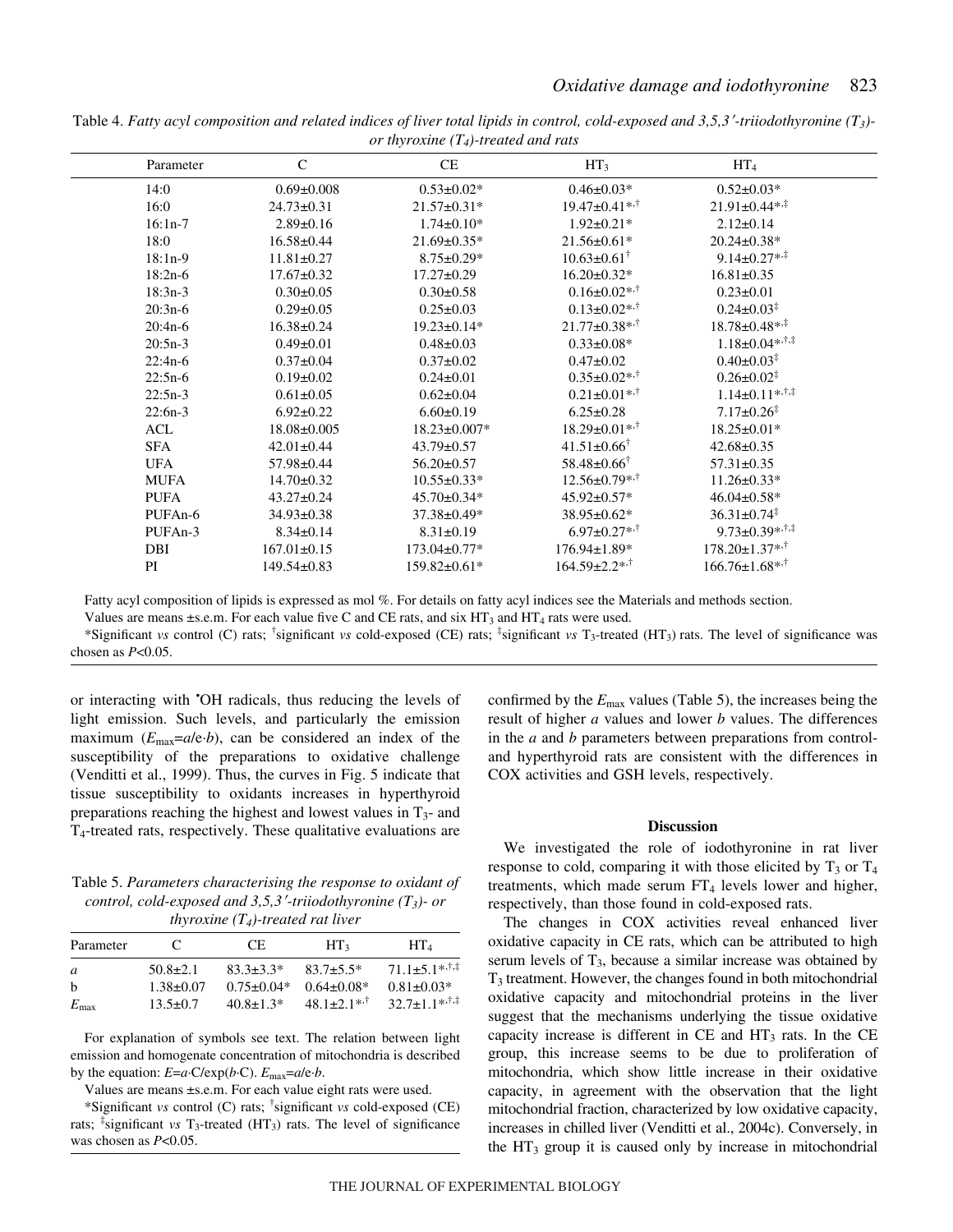oxidative capacity. An intriguing possibility is that  $T_3$  induces COX activation (and probably its synthesis) as well as mitochondrial proliferation, which, however, also requires  $T_4$ levels higher than those present in  $HT_3$  rats. This is supported by the finding that in  $HT_4$  rats, in the presence of high  $FT_4$  levels, moderate increases in  $FT_3$  levels are associated with small increases in liver COX activity and mitochondrial proteins.

Unlike COX activity, liver state 3 respiration was differently affected by cold exposure and  $T_3$ -treatment. The moderate enhancement in tissue  $O_2$  consumption produced by cold treatment could be explained by the small increase in mitochondrial COX activity causing a small increase in  $O_2$ consumption by the respiratory chain, which is not compensated for by the increase in mitochondrial proteins. This is supported by the observation that tissue  $O_2$ consumption, like mitochondrial COX activity, is not significantly different in  $HT<sub>4</sub>$  and CE rats.

The results concerning indicators of oxidative damage to lipid (HPs and MDAL) and proteins (carbonyls groups, GSA, and AASA) confirm the strict association between hypermetabolic state and oxidative stress occurring in hyperthyroid animals (Videla, 2000). However, they do not clarify what treatment causes the greatest oxidative damage in liver since the highest levels of hydroperoxides and protein-bound carbonyls were found in the  $HT_3$  and CE groups, respectively, and their surrogate GC/MS markers in protein do not show similar behaviour in response to these treatments. In fact, carbonyl compound levels depend on the content of amino acids able to generate carbonyl groups in tissue proteins. Moreover, amino acids, such as lysine, can be subjected either to oxidative damage by ROS or to attachment by reactive carbonyl compounds formed by carbohydrate and fatty acid oxidation. The carbonylamine reactions can interfere with oxidative reactions in a measure dependent on extent of tissue peroxidative and glycooxidative processes. Therefore, the lower levels of proteinbound carbonyls in  $HT_3$  than in CE rats should be consistent with the higher levels of hydroperoxides, CML and CEL found in T3-treated animals. Nonetheless, concentration of protein adducts depends on both formation and breakdown, and in a severe hyperthyroid state protein degradation is so fast that there is a decrease in steady state CML and MDAL levels in rat liver (Guerrero et al., 1999). The lack of information on relative changes in protein degradation in the present experiments meant that it was not possible to quantify the interference between direct and indirect protein modifications. Thus, it is not clear what role, if any,  $T_4$  plays in determining the differences in oxidative damage induced by cold or  $T_3$  treatment. Moreover, the oxidative effects of the different treatments are mainly due to biochemical changes affecting free radical production and the antioxidant defence system.

In agreement with a previous report (Venditti et al., 2004b) we found that in CE rat mitochondria the rate of  $H_2O_2$ generation increases only during state 4 respiration. Moreover, probably due to lower levels of autoxidizable electron carriers, this rate was significantly lower than in  $HT_3$  rats. Despite this, mitochondrial ROS release strongly contributes to oxidative

stress in cold liver because of the increase in mitochondrial proteins. The differences in free radical activity between  $HT_3$ and CE rats do not seem to be due to  $T<sub>4</sub>$ , in the light of the increased rate of mitochondrial  $H_2O_2$  release during state 3 respiration see in T4-treated rats.

Within the cell, in addition to the mitochondrial respiratory chain, there are other relevant sources of ROS, such as monoamine oxidase and microsomal monooxygenases. Oxidative deamination of biogenic amines catalysed by MAO, is a large source of  $H_2O_2$  (Cadenas and Davies, 2000), the production of which, according to our results, should increase in CE and HT4 rat livers because of their increased mitochondrial protein content.

The overall microsomal  $H_2O_2$  production in liver from control rats (6.30 nmol min<sup>-1</sup> g<sup>-1</sup> liver) was 87.5% and 36.8% of the mitochondrial productions during state 4 respiration sustained by succinate and pyruvate/malate (7.2 and 17.1 nmol  $min^{-1} g^{-1}$  liver, respectively). Conversely, in all treatment groups, overall microsomal  $H_2O_2$  production during pyruvate/malate-sustained state 4 respiration was about 55% of mitochondrial  $H_2O_2$  production, suggesting an increased contribution by endoplasmic reticulum to tissue oxidative damage in the hyperthyroid state.

Treatments produced unbalanced and sometimes opposite changes in antioxidant enzyme activities and scavenger concentrations. Although the extent of some changes is directly related to serum  $T_3$  levels and inversely to  $T_4$  levels, this probably reflects a more important role for  $T_3$  than for  $T_4$  in oxidative protection. However, the GPX activity was lower in the  $HT_4$  than in the control group, suggesting that it might be negatively regulated by  $T_4$ .

There was no clear relationship between lipid pattern and iodothyronine serum levels. Moreover, the degree of lipid unsaturation was not differentially increased by treatments, but the greatest susceptibility to peroxidative reactions was displayed by  $T_3$ - and  $T_4$ -treated rats.

Conversely,  $T_4$  treatment induced the smallest decrease in liver capacity to oppose oxidative damage. The tissue susceptibilities to oxidants were in part related to the values of the parameter *a*, which depends on the tissue concentrations of substances, such as the hemoproteins, which are able to produce • OH radicals (Halliwell and Gutteridge, 1990). Thus, the low *a* value found in  $HT_4$  preparations was consistent with our observation that T4 treatment slightly increased COX activity.

Overall, our results lead to the conclusion that the hyperthyroid state, by whatever treatment it is elicited, gives rise to increased liver oxidative capacity and oxidative damage, attributable to an action of  $T_3$ , which is the only iodothyronine for which circulating levels increase in all treatment groups. This idea is further supported by the observation that hepatic tissue, in which type I iodothyronine deiodinase is preferentially expressed, maintains thyroid hormone concentrations similar to those in plasma (Escobar-Morreale et al., 1997). However, it is apparent that there are differences in the size of the effects and underlying mechanisms, found in cold-exposed and  $T_3$ -treated rats. It is not clear whether this